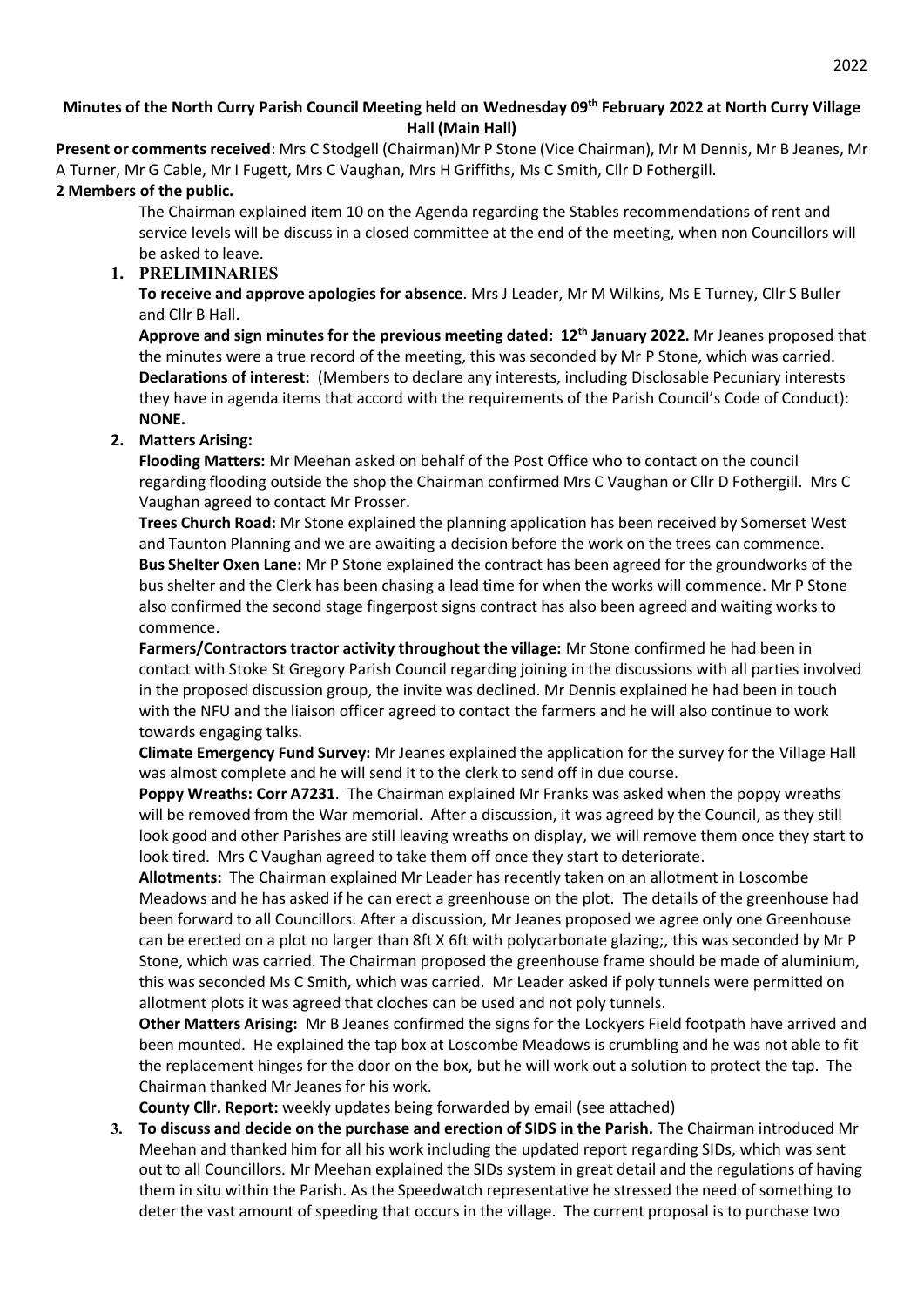devices located in the entrance of Canterbury Drive looking down towards Stoke Road and the other one at the junction of Greenway by The Pavement. The estimated cost of cost of both SIDs is approx. £5,000 the SIDS will flash asking motorist to slow down but other variations will be available, further on going costs would be to find someone to carry out the data download and to change the batteries as required. Mr Meehan suggested that we purchase one SID initially to see how things go with a view of purchasing the other at a later date. The Chairman proposed we set a budget of £5,000 to purchase one solar SID initially at a cost of £2,500, to be located at Canterbury Drive, this was seconded by Mr P Stone, which was carried.

**8.10pm Mr G Dart Arrived at the meeting.**

## **8.15pm Mr A Meehan left the meeting.**

- **4. Church Bells Appeal:** The Chairman welcomed Mr G Dart from the Church Bells Committee. After much debate regarding the appeal. Mr Jeanes proposed in view of the community benefit gained from the refurbishment of the bells and bell frame in the parish church this council considers it appropriate to purchase a bell (the Jubilee Bell) for £10,000 from s137 funds under the provisions of the Local Government Act 2011, this was seconded by the Chairman, which was carried. Mr Jeanes also proposed that this money is to be held until such times the appeal target is reached and the contract has been commissioned, this was seconded by the Chairman, which was carried.
- **5. Queens Platinum Jubilee Celebrations progress report.** Mr Dennis explained the Jubilee committee and Rev Simon Bale had a meeting held at Nythe Farm to discuss basic plans and to ensure there was no duplication of ideas or dates. He confirmed the Beacon was registered for Thursday 2<sup>nd</sup> June 2022 and arrangements were ongoing for the plans for the Beacon Celebrations. There is a specific Agenda that can be adopted if deemed necessary. The plan is to make the Beacon Celebration as a fundraising event towards the Church Bells Appeal. He explained the idea was raised, after the Beacon had been lit, to eventually plant a Willow Crown in the same location. Other possible events for the rest of the jubilee weekend are as follows:

Friday  $4<sup>th</sup>$  June – Church Service to be confirmed.

Saturday 5<sup>th</sup> June - Open Gardens/do your own thing.

Sunday  $6<sup>th</sup>$  June – Big Jubilee Posh Lunch at the Greenway Playing Fields.

He explained the North Curry Society has been in contact as they wished to donate a footpath map to the Parish to mark the Celebrations. After much discussion, it was agreed to place a small itinerary in the Pink Sheet to advertise the proposed events and to confirm further details are to be announced. The Chairman thanked Mr Dennis and Mrs Vaughan for all their hard work.

- **6. May 2022 Election**: The Chairman explained due to the process of the Somerset Unitary of all district Councils, the elections have been brought forward this year to May 2022, although this Is subject to the Unitary bill being passed by the Government 14<sup>th</sup> March 2022. In a previous meeting the Parish Council agreed to bring forward our Councillor elections to fall in line with Somerset Unitary. She explained the clerk will receive the application forms and she will pass to all Councillors and any Parishioners who may be interested in becoming a Councillor. Once the forms are completed each Councillors has to submit their application by hand to Somerset County Council. The position will be for a five year period to fall in sync with the usual election dates. Mr Jeanes proposed that we should advertise for new Councillors to encourage them to join the Parish Council to ensure we have a full council. It was agreed for the Clerk to action the article for the Pink Sheet.
- **7. To discuss North Curry Sports Ltd application using S106 Grant monies.** Mr P Stone informed the council North Curry Sport Ltd has no progress with applying for monies for maintenance machinery. After discussion, it was suggested initially North Curry Sport Ltd should apply for the S106 Grant and then come back to the Council if further help is required.
- **8. To discuss Allotment agreements and rent for 2022/23.** The Chairman explained the clerk had sent out a copy of the present Allotment Contract Agreement for their information. She proposed we consider updating the annual agreement to an ongoing agreement to save on time and costs each year. The new contract to include charging a returnable deposit, annual rent and introducing a notice of agreed period of notice to vacate the plot. The Chairman and Mr B Jeanes will prepare the wording of a new document (to be checked by the solicitor) and bring the revised documents for the next meeting for approval, this was second by Mr P Stone, which was carried.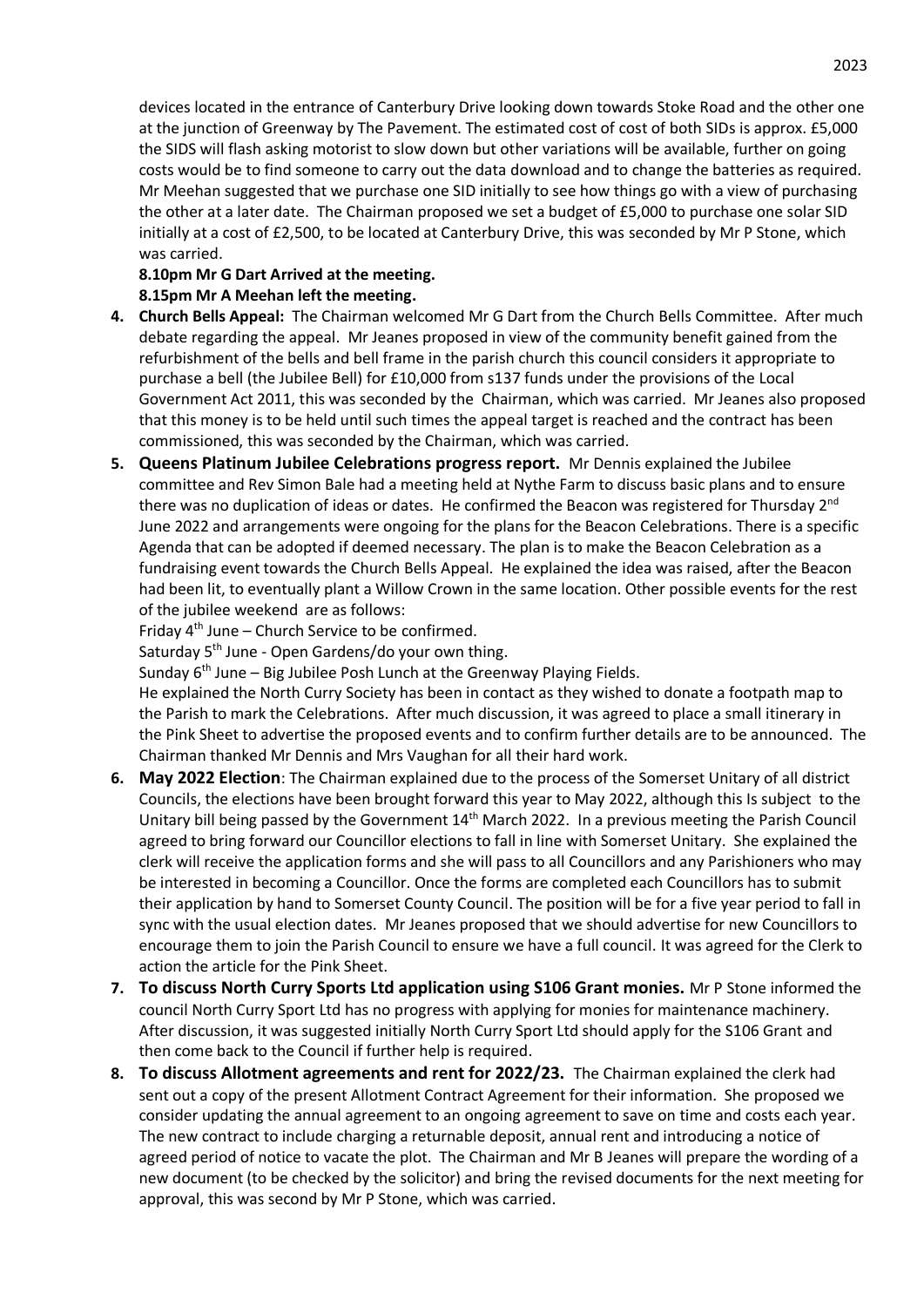- **9. To receive report from the Stable Committee re Fire Risk Assessment and consider related decisions and costs.** Mr B Jeanes explained he had sent the report out to everyone, the fire risk assessment was carried out recently and several issues were raised. After discussion, Mr B Jeanes proposed the Parish Council should be the responsible person to for the fire management policy required, this was seconded by Mr Turner, which was carried (1 abstained). Mr B Jeanes explained there are several things that have to be done to comply with the risk assessment such as fire doors, fire extinguishers and servicing, fire safety training plus the initial fire assessment cost of £300 the Stable Committee have agreed to pay these initial costs. Mr Turner proposed to the Parish Council to continue to comply with the fire risk assessment the Stable Committee will pay the costs. However, this will affect the usual £5k Annual transfer to the Parish Council this year will change to approx. £4k depending on total costs involved and requested the Parish Council to sanction this agreement, this was seconded by Mr B Jeanes, which was carried.
- **10. To consider the Stable committee's recommendations on Rent and service Charge levels for the coming year.** Mr Jeanes explained usually the Annual Rent increase is decided in January every year and implement with effect from the  $1<sup>st</sup>$  April. This year the rent increase should have increased by 5.4%, however, the Stable Committee recommended we waive the increase this year due to the pandemic. After discussion Mr B Jeanes proposed we keep the rent the same for 2022/23, this was seconded by Mrs T Stodgell voted 5 for 4 against, which was carried. Mr Jeanes proposed that the Service Charge should go up by 10%, this was seconded by Mrs C Vaughan, which was carried.
- **11. Update on electric vehicle chargers at the village hall.** Mr Jeanes explained he is still awaiting updated quotes for the electric chargers. He also explained there is a £1,500 grant available from Somerset West and Taunton Council but the project has to be completed and paid for by the end of March 2023 to qualify.

### **12. Finance Monthly Bank Report, Payment List:**

**Monthly Report:** The Clerk presented the monthly report, the Chairman proposed the report was a true record, this was seconded by Mr B Jeanes, which was carried.

**Payment List:** The Clerk presented the Payment List below. Mr Jeanes proposed to approve the Payment List, this was seconded by Mrs C Vaughan, which was carried. The Chairman explained that the Clerks salary increase for 2021-22 had not yet been agreed by SALC and Mr Jeanes added hopefully this will be agreed in time to discuss at next the Finance Panel Meeting. The Clerk explained we had received the renewal documents for The Countryside Charity membership, the fee being £36.00. After discussion the Chairman proposed to pay the renewal of £36, this was seconded by Mrs C Vaughan, which was carried.

|                                                  | <b>Cheque</b> |              |            |
|--------------------------------------------------|---------------|--------------|------------|
| <b>Monthly Payment List - February 2022</b>      | No.           | <b>Total</b> | <b>VAT</b> |
| Clerk-Maria Perry - January 2022                 | <b>BACS</b>   | 647.28       | 0.00       |
| Plusnet (bill not issued as yet)                 | DD            | 20.00        | 0.00       |
| Service Charge                                   | SO.           | 104.75       | 0.00       |
| IONOS monthly Hi Drive Storage fee               | DD            | 3.00         | 0.60       |
| North Curry V.Hall - Hire 12/01 & 26/01 Inv 3596 | <b>BACS</b>   | 28.42        | 0.00       |

- **13. Correspondence. A7230-A7233 covered above. Corr: A7234** letter from Somerton Town Council re "Heart of the Levels" explaining we do not fall within the Local Area Network boundary and the next meeting has been postponed. Ms Smith queried the Cambridge and Counties why the reduction in interest rates.
- **14. Committee /Delegate reports –** (Please send written reports prior to the meeting and these will be included on the minutes.)

**Footpaths (PS):** Mr P Stone explained there is still a problem with the footbridge at Newport, it has rotten timbers on the walkway and in need of repair. Mr Stone has reported the damage and has requested for the repairs to be done. He suggested the Clerk to chase the request.

**Village Hall (BJ): Mr Jeanes reported at the** committee meeting last week it was mentioned they are registering an Expression of Interest with SWT to apply for s106 funding towards the replacing of the wooden shed behind the Hall with a block/brick building. The AGM for 2022 will be in June this year the date to be confirmed and the intention is to bring the AGM back to April which generally is the usual